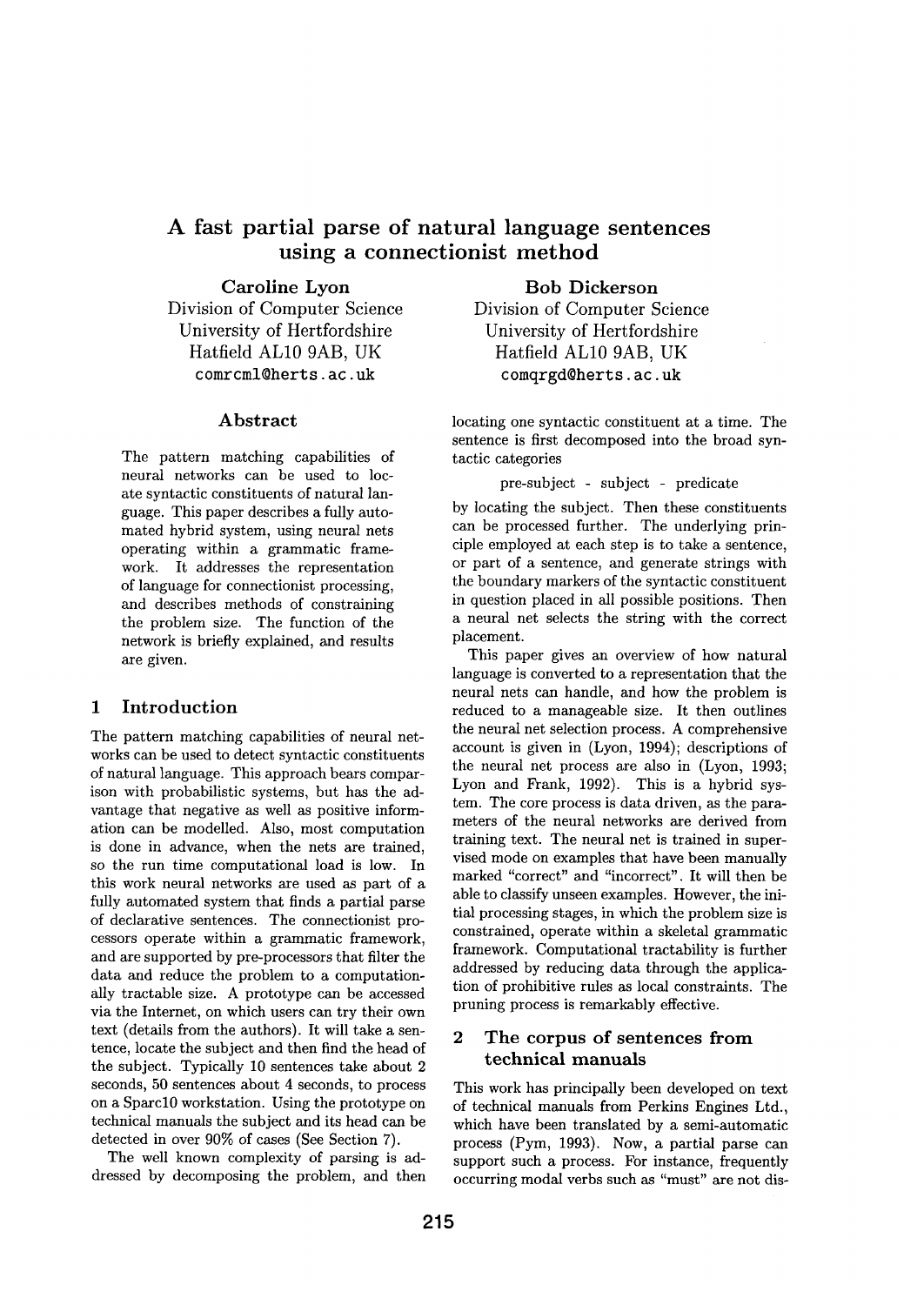

Figure I: The frequency of constituent length for pre-subject and subject in 351 **sentences** 

tinguished by number in English, but they are in many other languages. It is necessary to locate the subject, then identify the head and determine its number in order to translate the main verb correctly in sentences like (1) below.

If a cooler is fitted to the gearbox, [ the pipe  $\frac{1}{2}$  connections  $\frac{1}{2}$  of the cooler  $\frac{1}{2}$  must be regu-<br>arly checked for corrosion. (1) larly checked for corrosion.

This parser has been trained to find the syntactic subject head that agrees in number with the main verb. The manuals are written using the PACE (Perkins Approved Clear English) guidelines, with the aim of producing clear, unambiguous texts. AlI declarative sentences have been extracted for processing: about half were imperatives. This level of classification can be done automatically in future. Table 1 and Figure 1 show some of the characteristics of the corpus.

| Number of sentences        | 351           |
|----------------------------|---------------|
| Average length             | $17.98$ words |
| No. of subordinate clauses |               |
| In pre-subject             | 65            |
| In subject                 | 19            |
| In predicate               | 136           |
| Co-ordinated clauses       | -50           |

Punctuation marks are counted as words, formulae as 1 word.

#### Table 1: Corpus statistics

### **3 Language representation (I)**

In order to reconcile computational feasibility to empirical realism an appropriate form of language representation is critical. The first step in constraining the problem size is to partition an unlimited vocabulary into a restricted number of partof-speech tags. Different stages of processing place different requirements on the classification system, so customised tagsets have been developed. For the first processing stage we need to place the subject markers, and, as a further task, disambiguate tags. It was not found necessary to use number information at this stage. For example, consider the sentence:

#### **Still waters run deep.** (2)

The word "waters" could be a 3rd person, singular, present verb or a plural noun. However, in order to disambiguate the tag and place the subject markers it is only necessary to know that it is a noun or else a verb. The sentence parsed at the first level returns:

[ **Still waters ] run deep.** (2.1)

The tagset used at this stage, mode 1, has 21 classes, not distinguished for number. However, the head of the subject is then found and number agreement with the verb can be assessed. At this stage the tagset, mode 2, includes number information and has 28 classes. Devising optimal tagsets for given tasks is a field in which further work is planned. We need larger tagsets to capture more linguistic information, but smaller ones to constrain the computational load. Information theoretic tools can be used to find the entropy of different tag sequence languages, and support decisions on representation.

A functional approach is taken to tagging: words are allocated to classes depending on their syntactic role. For instance, superlative adjectives can act as nouns, so they are initially given the 2 tags: noun or adjective. This approach can be extended by taking adjacent words which act jointly as single lexical items as a unit. Thus the pair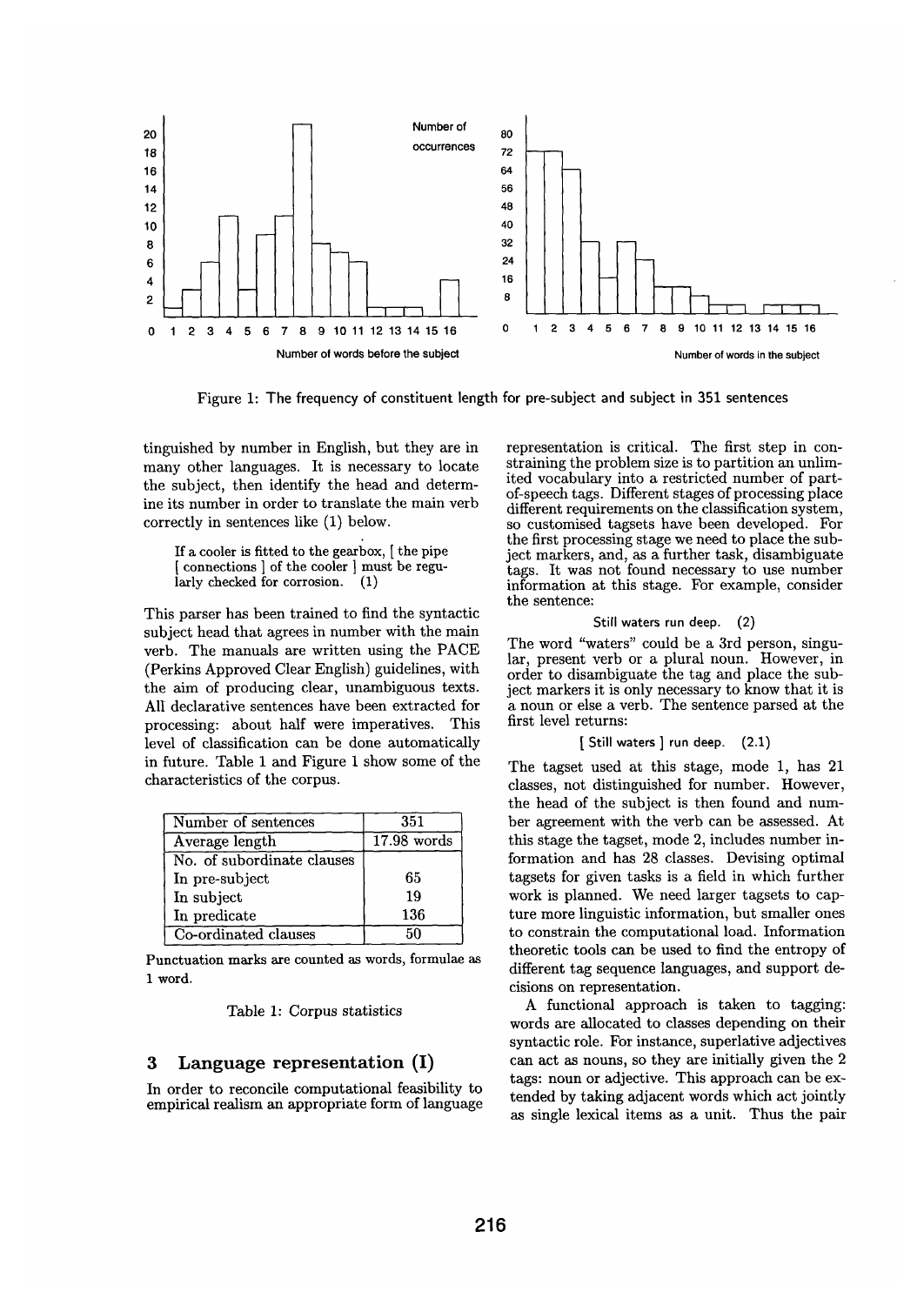"most  $\langle$ adjective $\rangle$ " is taken as a single superlative adjective.

Text is automatically tagged using the first modules of the CLAWS program (1985 version), in which words are allocated one or more tags from 134 classes (Garside, 1987). These 134 tags are then mapped onto the small customised tagsets. Tag disambiguation is part of the parsing task, handled by the neural net and its pre-processor. This version of CLAWS has a dictionary of about 6,300 words only. Other words are tagged using suffix information, or else defaults are invoked. The correct tag is almost always included in the set allocated, but more tags than necessary are often proposed. A larger dictionary in later versions will address this problem.

#### **Representing syntactic boundary markers**

In the same way that tags are allocated to words, or to punctuation marks, they can represent the boundaries of syntactic constituents, such as noun phrases and verb phrases. Boundary markers can be considered invisible tags, or hypertags, which have probabilistic relationships with adjacent tags in the same way that words do. (Atwell, 1987) and (Church, 1989) have used this approach. If embedded syntactic constituents are sought in a single pass, this can lead to computational overload (Pocock and Atwell, 1994). Our approach uses a similar concept, but differs in that embedded syntactic constituents are detected one at a time in separate steps. There are only 2 hypertags - the opening and closing brackets marking the possible location(s) of the syntactic constituent in question. Using this representation a hierarchical language structure is converted to a string of tags represented by a linear vector.

# **4 Constraining the generation of candidate strings**

This system generates sets of tag strings for each sentence, with the hypertags placed in all possible positions. Thus, for the subject detection task:

Then **the performance of the** pump must **be monitored.** (3)

will generate strings of tags including:

[ Then ] **the performance of the pump must**  be monitored. (3.1) [ Then the ] performance of the pump must *be monitored.* (3.2)

```
Then [ the performance of the ] pump must 
be monitored.
Then [ the performance of the pump ] must 
be monitored. (3.n + 1)
```

```
................
```
Hypertags are always inserted in pairs, so that closure is enforced. There were arbitrary limits of a maximum of 10 words in the pre-subject and 10 words within the subject for the initial work described here. These are now extended to 15 words in the pre-subject, 12 in the subject - see Section 7. There must be at least one word beyond the end of the subject and before the end-of-sentence mark. Therefore, using the initial restrictions, in a sentence of 22 words or more (counting punctuation marks as words) there could be 100 alternative placements. However, some words will have more than one possible tag. For instance, in sentence (1) above 5 words have 2 alternative tags, which will generate  $2^5$  possible strings before the hypertags are inserted. Since there are 22 words (including punctuation ) the total number of strings would be  $2^5 * 100 = 3200$ . It is not feasible to detect one string out of this number: if **the** classifier marked *all* strings incorrect the percentage wrongly classified would only be 0.03%, yet it would be quite useless. In order to find the correct string most of the outside candidates must be dropped,

#### **The skeletal grammatic framework**

A minimal grammar, set out in (Lyon, 1994) in EBNF form, is composed of 9 rules. For instance, the subject must contain a noun-type word. Applying this particular rule to sentence (3) above would eliminate candidate strings (3.1) and (3.2). We also have the 2 arbitrary limits on length of pre-subject and subject. There is a small set of 4 extensions to the grammar, or semi-local constraints. For instance, if a relative pronoun occurs, then a verb must follow in that constituent. On the technical manuals the constraints of the grammatic framework put up to 6% of declarative sentences outside our system, most commonly because the pre-subject is too long. A small number are excluded because the system cannot handle a co-ordinated head. With the length of pre-subject extended to 15 words, and subject to 12 words, an average of 2% are excluded (7 out of 351).

#### **Prohibition tables**

The grammatic framework alone does not reduce the number of candidate strings sufficiently for the subject detection stage. This problem is addressed further by a method suggested by Barton et al. (Barton, Berwick and Ristad, 1987) **that** local constraints can rein in the generation of an intractable number of possibilities. In our system the local constraints are prohibited tag pairs and triples. These are adjacent tags which are not allowed, such as "determiner - verb" or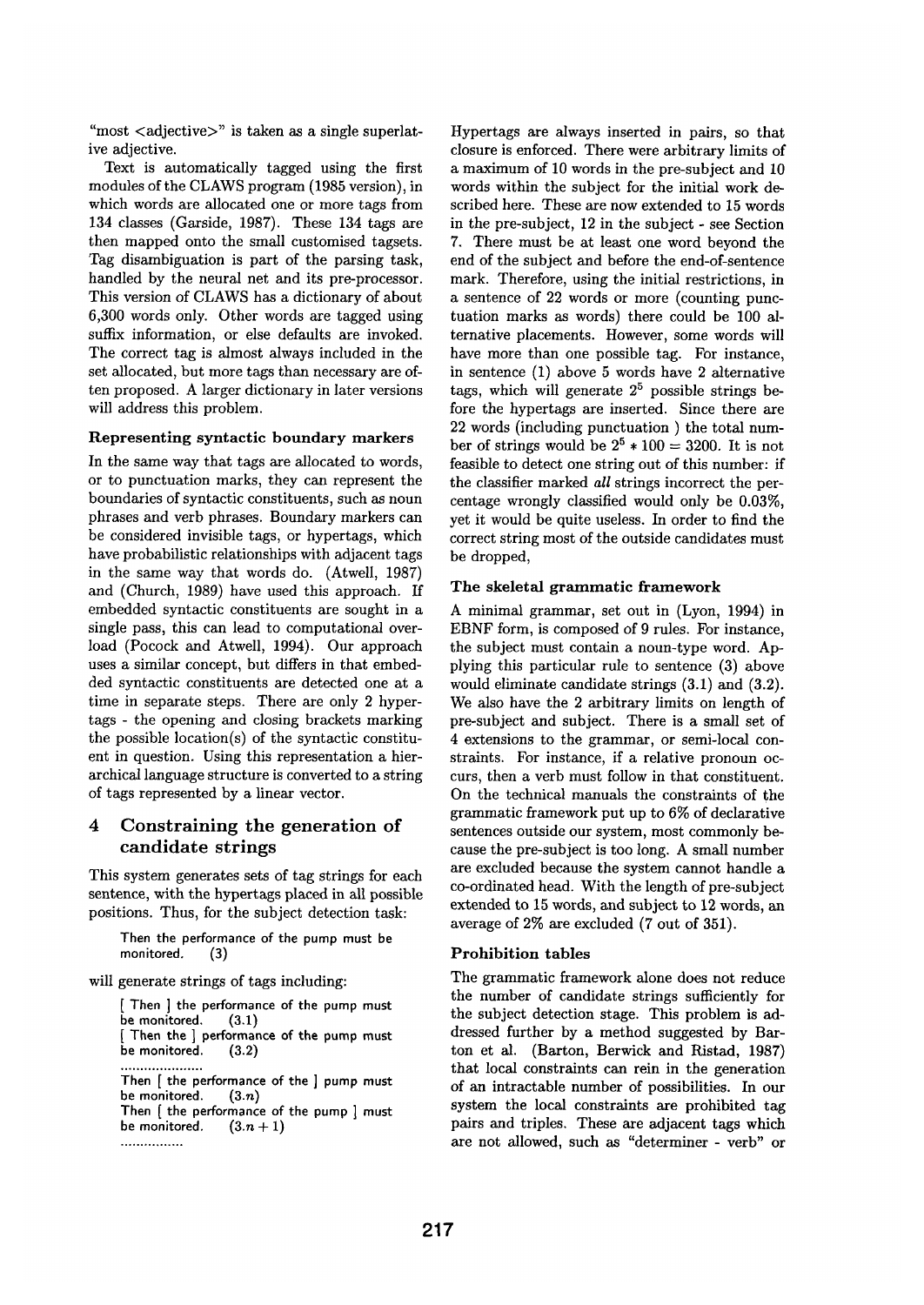

Figure 2: Overview of the syntactic pattern recognition process

"start of subject - verb". If during the generation of a candidate string a prohibited tuple is encountered, then the process is aborted. There are about 100 prohibited pairs and 120 triples. By using these methods the number of candidate strings is drastically reduced. For the technical manuals an average of 4 strings, seldom more than 15 strings, are left. Around 25% of sentences are left with a single string. These filters or "rules" differ fundamentally from generative rules that produce allowable strings in a language. In those cases only productions that are explicitly admitted are allowed. Here, in contrast, anything that is not expressly prohibited is allowed. At this stage the data is ready to present to the neural net. Figure 2 gives an overview of the whole process.

### **5 Language representation (II)**

Different network architectures have been investigated, but they all share the same input and output representation. The output from the net is a vector whose 2 elements, or nodes, represent "correct" and "incorrect", "yes" and "no" - see Figure 3. The input to the net is derived from the candidate strings, the sequences of tags and hypertags. These must be converted to binary vectors. Each element of the vector will represent a feature that is flagged 0 or 1, absent or present.

Though the form in which the vector is written may give an illusion of representing order, no se-

quential order is maintained. A method of representing a sequence must be chosen. The sequential order of the input is captured here, partially, by taking adjacent tags, pairs and triples, as the feature elements. The individual tags are converted to a bipos and tripos representation. Using this method each tag is in 3 tripos and 2 bipos elements. This highly redundant code will aid the processing of sparse data typical of natural language.

For most of the work described here the sentence was dynamically truncated 2 words beyond the hypertag marking the close of the subject. This process has now been improved by going further along the sentence.

# **6 The function of the net**

The net that gave best results was a simple single layer net (Figure 3), derived from Wyard and Nightingale's Hodyne net (Wyard and Nightingale, 1990). This is conventionally a "single layer" net, since there is one layer of processing nodes. Multi-layer networks, which can process linearly inseparable data, were also investigated, but are not necessary for this particular processing task. The linear separability of data is related to its order, and this system uses higher order pairs and triples as input. The question of appropriate network architecture is examined in (Pao, 1989; Widrow and Lehr, 1992; Lyon, 1994).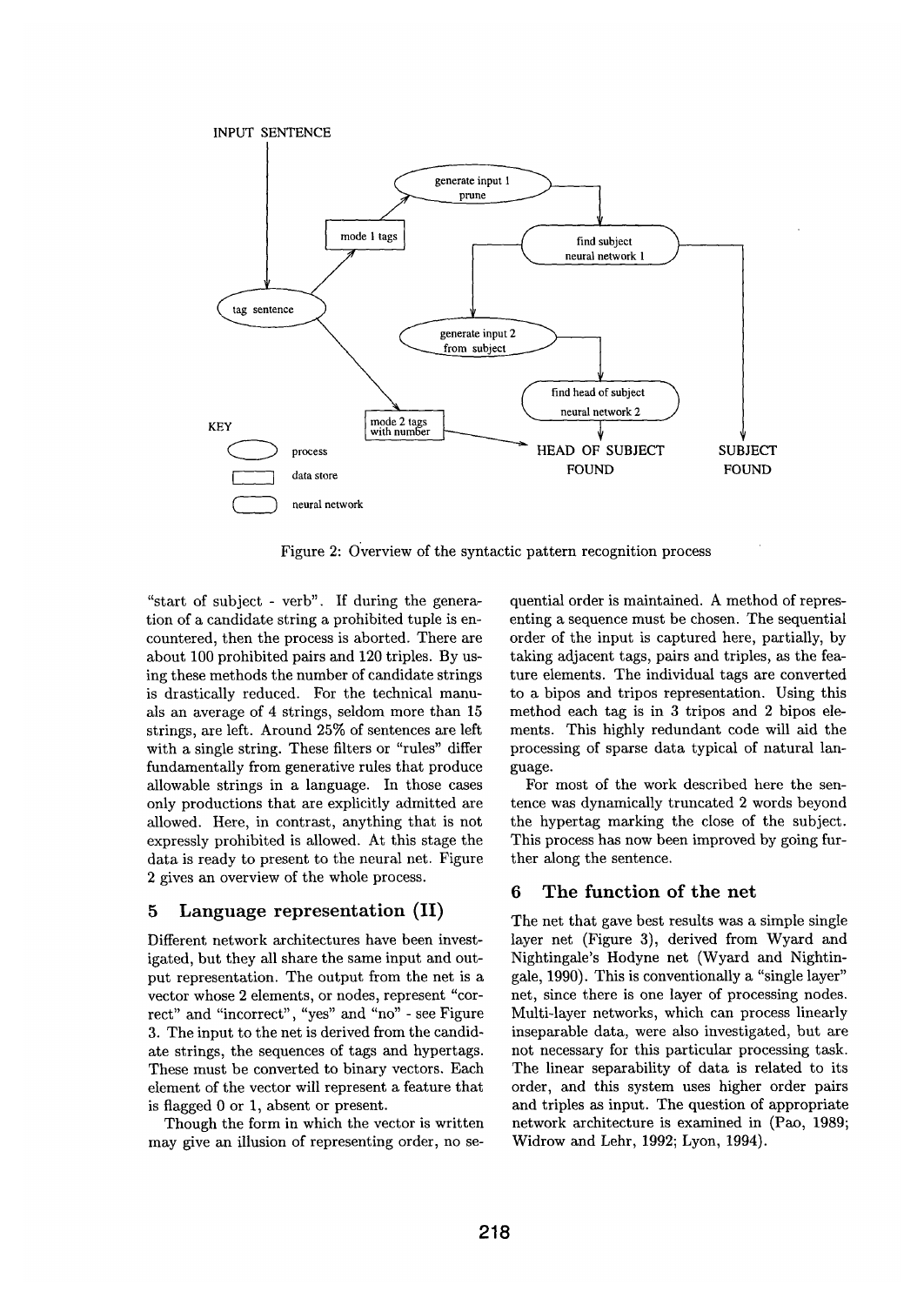

'[' represents the start of the subject. The node ( '[' determiner) would occur often in both correct and incorrect strings. The node ('[' preposition) would not occur in a correct string, so it is not connected to the "yes" output node.  $\Sigma$  represents summing function.

Figure 3: The single layer net: showing the feed forward process

### **The training process**

The net is presented with training strings whose desired classification has been manually marked. The weights on the connections between input and output nodes are adjusted until a required level of performance is reached. Then the weights are fixed and the trained net is ready to classify unseen sentences. The prototype accessible via the Internet has been trained on sentences from the technical manuals, slightly augmented.

Initially the weighted links are disabled. When a string is presented to the network in training mode, it activates a set of input nodes. If an input node is not already linked to the output node representing the desired response, it will be connected and the weight on the connection will be initialised to 1.0. Most input nodes are connected to both outputs, since most tuples occur in both grammatical and ungrammatical strings. However, some will only be connected to one output - see Figure 3.

The input layer potentially has a node for each possible tuple. With 28 tags, 2 hypertags and a start symbol the upper bound on the number of input nodes is  $31^3 + 31^2$ . In practice the maximum activated is currently about 1000. In testing mode, if a previously unseen tuple appears it makes zero contribution to the result. The activations at the input layer are fed forward through the weighted connections to the output nodes; where they are summed. The highest output

marks the winning node. If the desired node wins, then no action is taken. If the desired node does not win, then the weight on connections to the desired node are incremented, while the weights on connections to the unwanted node are decremented.

This algorithm differs from some commonly used methods. In feed forward networks trained in supervised mode to perform a classification task different penalty measures can be used to trigger a weight update. Back propagation and some single layer training methods typically minimise a metric based on the least squared error (LSE) between desired and actual activation of the output nodes. The reason why a differentiable error measure of this sort is necessary for multi-layer nets is well documented, for example see (Rumelhart and Mc-Clelland, 1986). However, for single layer nets we can choose to update weights directly: the error at an output node can trigger weight updates on the connections that feed it. Solutions with LSE are not necessarily the same as minimising the number of misclassifications, and for certain types of data this second method of direct training may be appropriate. Now, in the natural language domain it is desirable to get information from infrequent as well as common events. Rare events, rather than being noise, can make a useful contribution to a classification task. We need a method that captures information from infrequent events, and adopt a direct measure of misclassification. This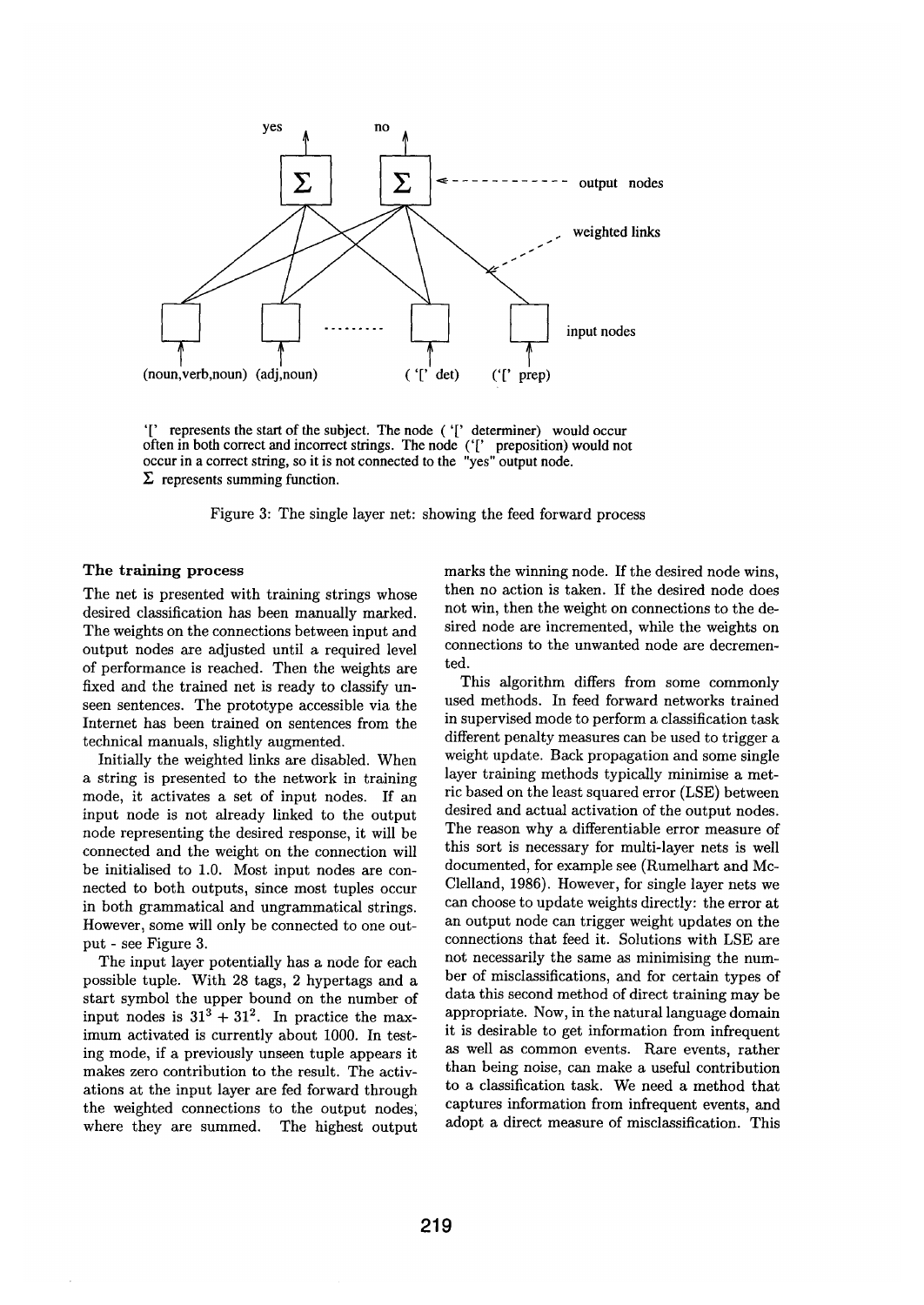may be better suited to data with a "Zipfian" distribution (Shannon, 1951).

The update factor is chosen to meet several requirements. It should always be positive, and asymptotic to maximum and minimum bounds. The factor should be greatest in the central region, least as it moves away in either direction. We are currently still using the original Hodyne function because it works well in practice. The update factor is given in the following formula. If  $\delta = +1$  for strengthening weights and  $\delta = -1$  for weakening them, then

$$
w_{new} = \left[1 + \frac{\delta * w_{old}}{1 + (\delta * w_{old})^4}\right]w_{old}
$$

Recall that weights are initialised to 1.0. After training we find that the weight range is bounded by

$$
10^{-3} < w < 5.0
$$

Total time for training is measured in seconds. The number of iterative cycles that are necessary depends on the threshold chosen for the trained net to cross, and on details of the vector representation. The demonstration prototype takes about 15 seconds. With the most recent improved representation about 1000 strings can be trained in 1 second, to 97%. The results from using these nets are given in Table 3. It was found that triples alone gave as good results as pairs and triples together. And though the nets easily train to 99% correct, the lower threshold gives slightly better generalisation and thus gives better results on the test data.

#### The testing process

When the trained net is run on unseen data the weights on the links are fixed. Any link that is still disabled is activated and initialised to 0, so that tuples which have not occurred in the training corpus make no contribution to the classification task. Sentences are put through the preprocesser one at a time and the candidate strings which are generated are then presented to the network. The output is now interpreted differently. The difference between the "yes" and "no" activation levels is recorded for each string, and this score is considered a measure of grammaticality,  $\Gamma$ . The string with the highest  $\Gamma$  score is taken as the correct one.

For the results given below, the networks were trained on part of the corpus and tested on another part of the corpus. For the prototype in which users can process their own text, the net was trained on the whole corpus, slightly augmented.

# **7** Results

There are several measures of correctness that can be taken when results are evaluated. The most lenient is whether or not the subject and head markers are placed correctly - the type of measure used in the IBM/Lancaster work (Black, Garside and Leech, 1993). Since we are working towards a hierarchical language structure, we may want the words within constituents correctly tagged, ready for the next stage of processing. "correct- A" also requires that the words within the subject are correctly tagged. The results in Tables 2 and 3 give an indication of performance levels.

### **8 Using negative information**

When parses are postulated for a sentence negative as well as positive examples are likely to occur. Now, in natural language negative correlations are an important source of information: the occurrence of some words or groups of words inhibit others from following. We wish to exploit these constraints. (Brill et al. , 1990) recognised this, and introduced the idea of *distituents.* These are elements of a sentence that should be separated, as opposed to elements of *constituents* that cling together. Brill addresses the problem of finding a valid metric for distituency by using a generalized mutual information statistic. Distituency is marked by a mutual information minima. His method is supported by a small 4 rule grammar.

However, this approach does not fully capture the sense in which inhibitory factors play a negative and not just a neutral role. We want to distinguish between items that are unlikely to occur ever, and those that have just not happened to turn up in the training data. For example, in sentence (3) above strings 3.1, 3.2 and 3.n can never be correct. These should be distinguished from possibly correct parses that are not in the training data. In order that "improbabilities" can be modelled by inhibitory connections (Niles and Silverman, 1990) show how a Hidden Markov Model can be implemented by a neural network.

The theoretical ground for incorporating negative examples in a language learning process originates with Gold's work (Gold, 1967; Angluin, 1980). He examined the process of learning the grammar of a formal language from examples. He showed that, for languages at least as high in the Chomsky hierarchy as CFGs, inference from positive data alone is strictly less powerful than inference from both positive and negative data together. To illustrate this informally consider a case of inference from a number of examples: as they are presented to the inference machine, pos-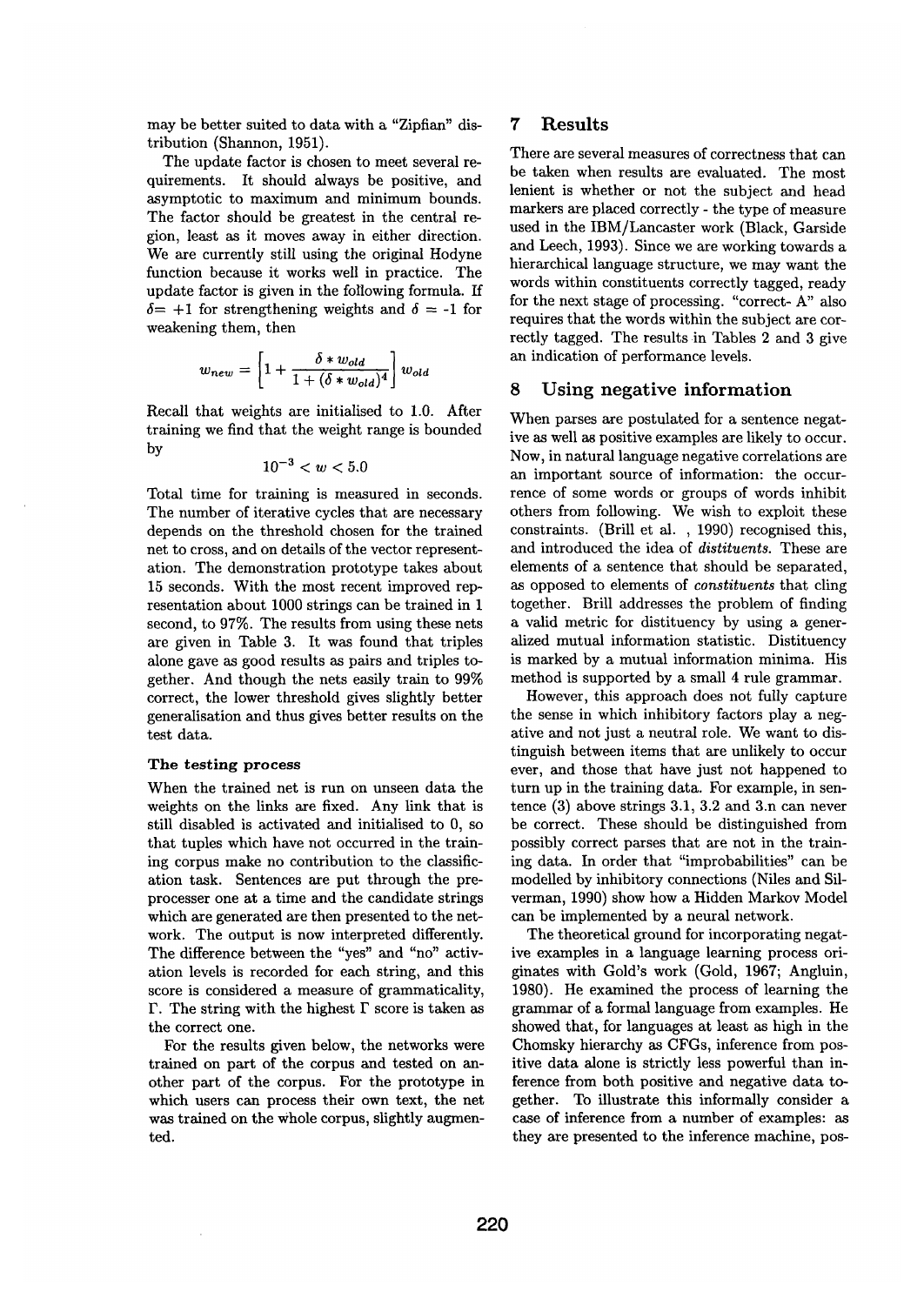| no. of           | no. of      | $%$ sents with | $%$ sents | % sents with     |
|------------------|-------------|----------------|-----------|------------------|
| training sents.  | test sents. | subject        | correct   | subject and head |
|                  |             | found          | measure A | found            |
| 220              | 42          | 100            | 100       | 95               |
| 198              | 63          | 97             | 07        |                  |
| 204              | 58          | 95             | 95        |                  |
| $\overline{276}$ | 50          | 94             |           |                  |

Table 2: Performance on text from Perkins manuals after 6% sentences have been excluded

| no. of          | no. of      | % sents with | $%$ sents | % sents with     |
|-----------------|-------------|--------------|-----------|------------------|
| training sents. | test sents. | subject      | correct   | subject and head |
|                 |             | found        | measure A | found t          |
| 309             | 42          | 100          | 97.6      | 97.6             |
| 288             | 63          | 98.4         | 96.8      | 96.8             |
| 292             | 59          | 98.3         | 98.3      | 96.6             |
| 284             | 67          | 94.0         | 94.0      | 94.0             |

Table 3: Performance on text from Perkins manuals, using improved representation and larger training set, after 2% sentences have been excluded

sible grammars are postulated. However, with positive data alone a problem of over generalization arises: the postulated grammar may be a superset of the real grammar, and sentences that are outside the real grammar could be accepted. If both positive and negative data is used, counter examples will reduce the postulated grammar so that it is nearer the real grammar. Gold developed his theory for formal languages: it is argued that similar considerations apply here. A grammar may be inferred from positive examples alone for certain subsets of regular languages (Garcia and Vidal, 1990), or an inference process may degenerate into a look up procedure if every possible positive example is stored. In these cases negative information is not required, but they are not plausible models for unbounded natural language. In our method the required parse is found by inferring the grammar from both positive and negative information, which is effectively modelled by the neural net. Future work will investigate the effect of training the networks on the positive examples alone. With our current size corpus there is not enough data.

### Relationship between the neural net and prohibition table

The relationship between the neural net and the rules in the prohibition table should be seen in the following way. Any single rule prohibiting a tuple of adjacent tags could be omitted and the neural network would handle it by linking the node representing that tuple to "no" only. However, for some processing steps we need to reduce the number of candidate tag strings presented to the neural network to manageable proportions (see Section 4). The data must be preprocessed by filtering through the prohibition rule constraints. If the number of candidate strings is within desirable bounds, such as for the head detection task, no rules are used. Our system is data driven as far as possible: the rules are invoked if they are needed to make the problem computationally tractable.

# **9 Conclusion**

Our working prototype indicates that the methods described here are worth developing, and that connectionist methods can be used to generalise from the training corpus to unseen text. Since data can be represented as higher-order tuples, single layer networks can be used. The traditional problems of training times do not arise. We have also used multi-layer nets on this data: they have no advantages, and perform slightly less well (Lyon, 1994).

The supporting role of the grammatic framework and the prohibition filters should not be underestimated. Whenever the scope of the system is extended it has been found necessary to enhance these elements.

The most laborious part of this work is preparing the training data. Each time the representation is modified a new set of strings is generated that need marking up. An autodidactic check is now included which speeds up this task. We run marked up training data through an early version